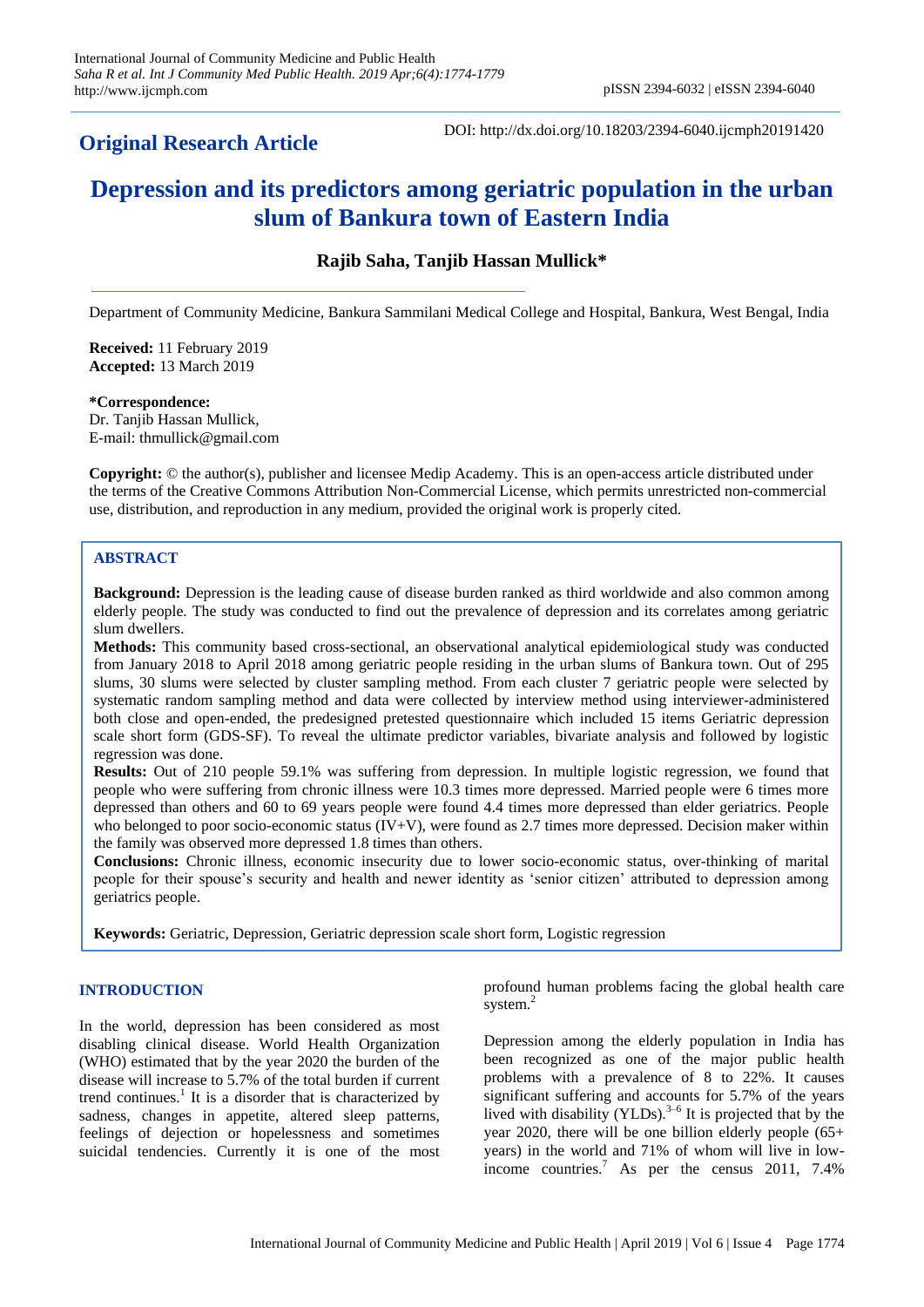population of India are geriatric.<sup>8</sup> Due to demographic transition by 2050, the number is expected to increase to 315 million, which will constitute 20 per cent of the total population.<sup>9</sup>

According to the WHO global burden of disease report 2004, depression was the leading cause of burden of disease during 2000-2002, ranked as third worldwide.<sup>10</sup> The fatal contribution of depressive disorders to suicide is also widely recognised.<sup>11</sup> Studies in primary care settings found higher prevalence (10 to 25%) of depressive disorders amongst the elderly (with chronic co-morbid diseases).<sup>12</sup> In this background the present study was conducted in the urban slum of Bankura district of West Bengal to find out the prevalence of depression and its correlates among geriatric slum dwellers.

## **METHODS**

This community based cross-sectional, observational analytical epidemiological study was conducted from January 2018 to April 2018 among geriatric people residing in the urban slums of Bankura town. Bankura town, a small town of eastern India comprises of 1,37,386 population. In this town have 295 slums where 63324 populations are living, 46.1% of total town's population.13-14 All the geriatric people living permanently in the area since last 5 years were included in this study. Those who were seriously ill, could not be communicated due to language barrier, insanity or diagnosed with serious psychological illness, deafness or dumbness and unwilling persons were excluded from the study. Prevalence of depression among geriatric population was found 46.9% in an urban slum of Kolkata, West Bengal by Dasgupta et al.<sup>15</sup> A total of 206 sample size was calculated by using the formula  $n=z^2pq/l^2$  and considering 5% non-response rate (where, n=sample size, z=standard normal deviate=1.96 at 95% confidence interval, p=prevalence of depression among geriatric population, q=1-p, l=absolute precision). All the slums of the town are comparable to each other in terms of size and composition. Out of 295 slums 30 slums were selected by cluster sampling method and each slum is considered as a single cluster. For this cluster sampling method, 2111 (63,324/30) was calculated as cluster interval. After identification of the clusters, from each 7 geriatric people were selected by systematic random sampling method to fulfil the required sample size. Data were collected by interview method using interviewer administered both close and open ended, predesigned pretested questionnaire which included 15 itemed geriatric depression scale short form (GDS-SF).<sup>16</sup> GDS-SF is a screening tool for depression. Total score greater than five indicates probably depression. GDS-SF has demonstrated moderate reliability. Friedman and colleagues reported moderate internal consistency (a Cronbach α coefficient of 0.749). Sensitivity and specificity of the tool are 92% and 89% respectively.<sup>17</sup> Before the starting of interview, purpose of the study was explained to them and informed consents were opted. Data were entered in Microsoft Excel worksheet and subsequently analysed using Microsoft Excel functions and IBM SPSS software (version 19.0). Bivariate analysis was performed to assess the association between depression and different independent variables. Factors which were found statistically significant in bivariate analysis were considered for logistic regression to reveal the ultimate predictor variables. Before conducting the study, ethical permission were opted from appropriate authorities.

# **RESULTS**

Present study included 210 people ultimately. Among them 68.1% were belonged to young old age group (60- 69 years) and rest were older old (70-80 years) or oldest old (>80 years). Study population comprised of 54.3% male, 39.5% illiterate and 18.6% were employed. Among them 57.1% was living with their spouse. Most of the geriatric people (62.9%) were belong to lower socio economic status (IV and V) [according to modified Dr B.G. Prasad scale] and 74.3% were belonged to joint family. Decision within the family were making by 33.3% people. One third populations (33.3%) were found economically secured and 43.8% were self-dependent. Addiction behaviour observed among 63.8% population. 61.4% of geriatrics was suffering from different type of chronic illness. The current study revealed 59.1% people was suffering from depression, screened by the GDS-SF 15 scale. In bivariate analysis Chi square test was performed as data were qualitative in nature. Phi and Cramer's V tests were also used to evaluate the strength of association between variables. In bivariate analysis it was found that people who were between 60-69 years age group, married, belonging to joint family, decision makers within family, belonging to class IV socioeconomic status, economically in-secured and chronically ill, were more depressed and these findings were statistically significant  $(p<0.05)$  (Table 1). Statistically significant variables were considered for logistic regression. Statistically significant categorical variables were transformed to dummy variables. Among the all categories of independent variable which one is explaining the output, was coded with higher value and rest of the categories were coded accordingly (Table 2).

A linear relationship was found between continuous independent variables and the logit transformation of the dependent variables. Dependent variable was coded dichotomously 0 and 1 as not depressed and depressed accordingly. The logistic regression model was significant, as evident from omnibus chi-square test  $(\chi^2=115.225, p=0.00)$ . Goodness to fit model was checked by Hosmer Lameshow test  $[\chi^2 (7) = 7.928]$ , p=0.339]. Collectively, all the independent variables could explain between 42.2% and 56.9% variance of the dependent variable (i.e. depression), as evident from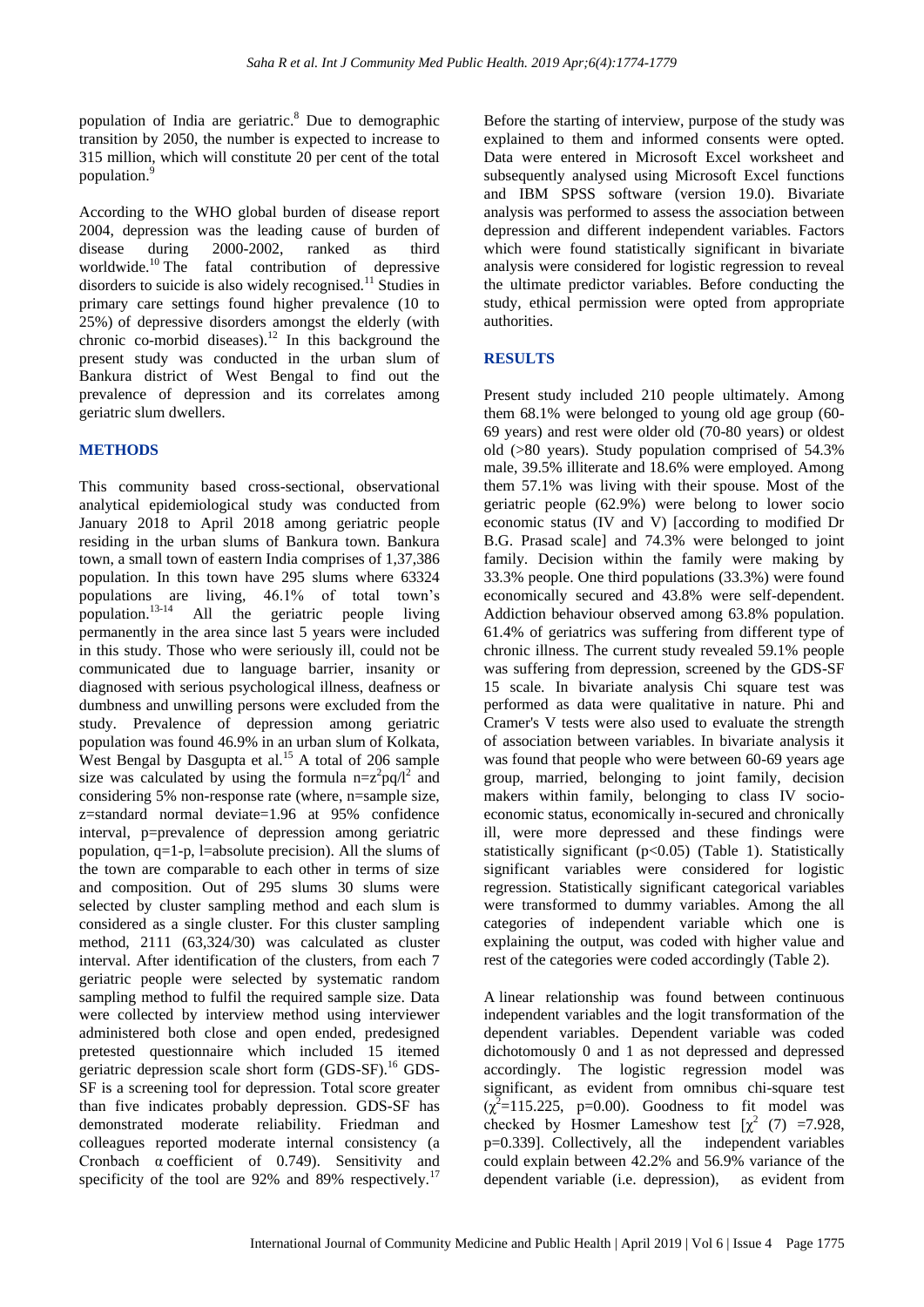Cox and Snell and Nagelkerke R square. The regression model is able to correctly predict 88.7% geriatric people. Overall, the model predicts 81.9% of depression correctly, as calculated in classification table of the logistic regression model. In multiple logistic regression, we found that people who were suffering from chronic illness were 10.3 times more depressed. Married people were 6 times more depressed than others and 60 to 69 years people were found 4.4 times more depressed than elder geriatrics. People who were belong to poor socio-economic status (IV+V), were found as 2.7 times more depressed. Decision maker within family were observed more depressed 1.8 times than others (Table 3).

# **Table 1: Distribution of socio-demographic variables according to depression status of the geriatric population (n=210).**

| <b>Depression/socio-demographic variables</b> |                                    | <b>Present</b> | <b>Absent</b> | <b>Test of significance</b>                  |  |  |
|-----------------------------------------------|------------------------------------|----------------|---------------|----------------------------------------------|--|--|
|                                               | Young old $(60-69)$                | 97(67.8)       | 46(32.2)      | $X^2$ =14.303, df=1,                         |  |  |
| Age (in years)                                | Old old and oldest old $(\geq 70)$ | 27(40.3)       | 40(59.7)      | p<0.0001*                                    |  |  |
| <b>Gender</b>                                 | Male                               | 71(62.3)       | 43 (37.7)     | $X^2=1.078$ , df=1,                          |  |  |
|                                               | Female                             | 53 (55.2)      | 43 (44.8)     | $p=0.299$                                    |  |  |
|                                               | Illiterate                         | 46(55.4)       | 37(44.6)      | $X^2=4.542$ , df=2,                          |  |  |
| <b>Education</b>                              | Primary                            | 37(53.6)       | 32(46.4)      | $p=0.103$                                    |  |  |
|                                               | Secondary and above                | 41(70.7)       | 17(29.3)      |                                              |  |  |
| <b>Marital status</b>                         | Married                            | 91 (75.8)      | 29(24.2)      | $X^2 = 32.625$ , df=1,                       |  |  |
|                                               | Single, widow/widower              | 33(36.7)       | 57(63.3)      | p<0.0001*                                    |  |  |
|                                               | Joint                              | 99 (63.5)      | 57(36.5)      | $X^2=4.888$ , df=1,<br>$p=0.027*$            |  |  |
| <b>Type of family</b>                         | Nuclear                            | 25(46.3)       | 29(63.7)      |                                              |  |  |
| Role within the family                        | Decision maker                     | 47(67.1)       | 23(32.9)      | $X^2$ =10.315, df=2,                         |  |  |
|                                               | Views get importance               | 47(66.2)       | 24(33.8)      | $p=0.006*$                                   |  |  |
|                                               | Neglected<br>30(43.5)<br>39(56.5)  |                |               |                                              |  |  |
|                                               | L                                  | 4(20)          | 16(80)        | $X^2 = 37.455$ , df=4,                       |  |  |
|                                               | $\mathbf{I}$                       | 27(58.7)       | 19(41.3)      |                                              |  |  |
| Socio-economic status                         | III                                | 4(33.3)        | 8(66.7)       | p<0.0001*                                    |  |  |
|                                               | IV                                 | 63 (82.9)      | 13(17.1)      |                                              |  |  |
|                                               | $\mathbf{V}$                       | 26(46.4)       | 30(53.6)      |                                              |  |  |
|                                               | Employed                           | 21(53.8)       | 18 (46.2)     | $X^2=0.536$ , df=1,<br>p=0.464               |  |  |
| <b>Employment status</b>                      | Retired                            | 103(60.2)      | 68 (39.8)     |                                              |  |  |
| <b>Economical security</b>                    | Secured                            | 33(47.1)       | 37(52.9)      | $\overline{X^2}$ =6.154, df=1,<br>$p=0.013*$ |  |  |
|                                               | Not secured                        | 91(65)         | 49(35)        |                                              |  |  |
| <b>Dependency pattern</b>                     | Self-dependent                     | 50(54.3)       | 42 (45.7)     | $X^2=1.517$ , df=2,<br>p=0.468               |  |  |
|                                               | Spouse dependent                   | 16(64)         | 9(36)         |                                              |  |  |
|                                               | Dependent to others                | 58 (62.4)      | 35 (37.6)     |                                              |  |  |
| <b>Addiction status</b>                       | Addicted                           | 75(56)         | 59(44)        | $X^2=1.450$ , df=1,                          |  |  |
|                                               | Not addicted                       | 49 (64.5)      | 27(35.5)      | $p=0.229$                                    |  |  |
| <b>Chronic illness</b>                        | Present                            | 103 (79.8)     | 26(20.2)      | $X^2 = 59.822$ , df=1,<br>p<0.0001*          |  |  |
|                                               | Absent                             | 21(25.9)       | 60(74.1)      |                                              |  |  |

\*Statistically significant.

#### **Table 2: Scoring of dummy variables.**

| <b>Variables</b>         |                      |                      | $\mathbf{2}$   |  |
|--------------------------|----------------------|----------------------|----------------|--|
| Age                      | $>70$ and $70$       | <70                  |                |  |
| <b>Marital status</b>    | Single/widow/widower | Married              |                |  |
| <b>Type of family</b>    | <b>Nuclear</b>       | Joint                |                |  |
| Role within the family   | Neglected            | Views get importance | Decision maker |  |
| Socio-economic status    |                      | $IV+V$<br>$II+III$   |                |  |
| <b>Economic security</b> | Secured              | Not secured          |                |  |
| <b>Chronic illness</b>   | Absent               | Present              |                |  |
| <b>Depression</b>        | Absent               | Present              |                |  |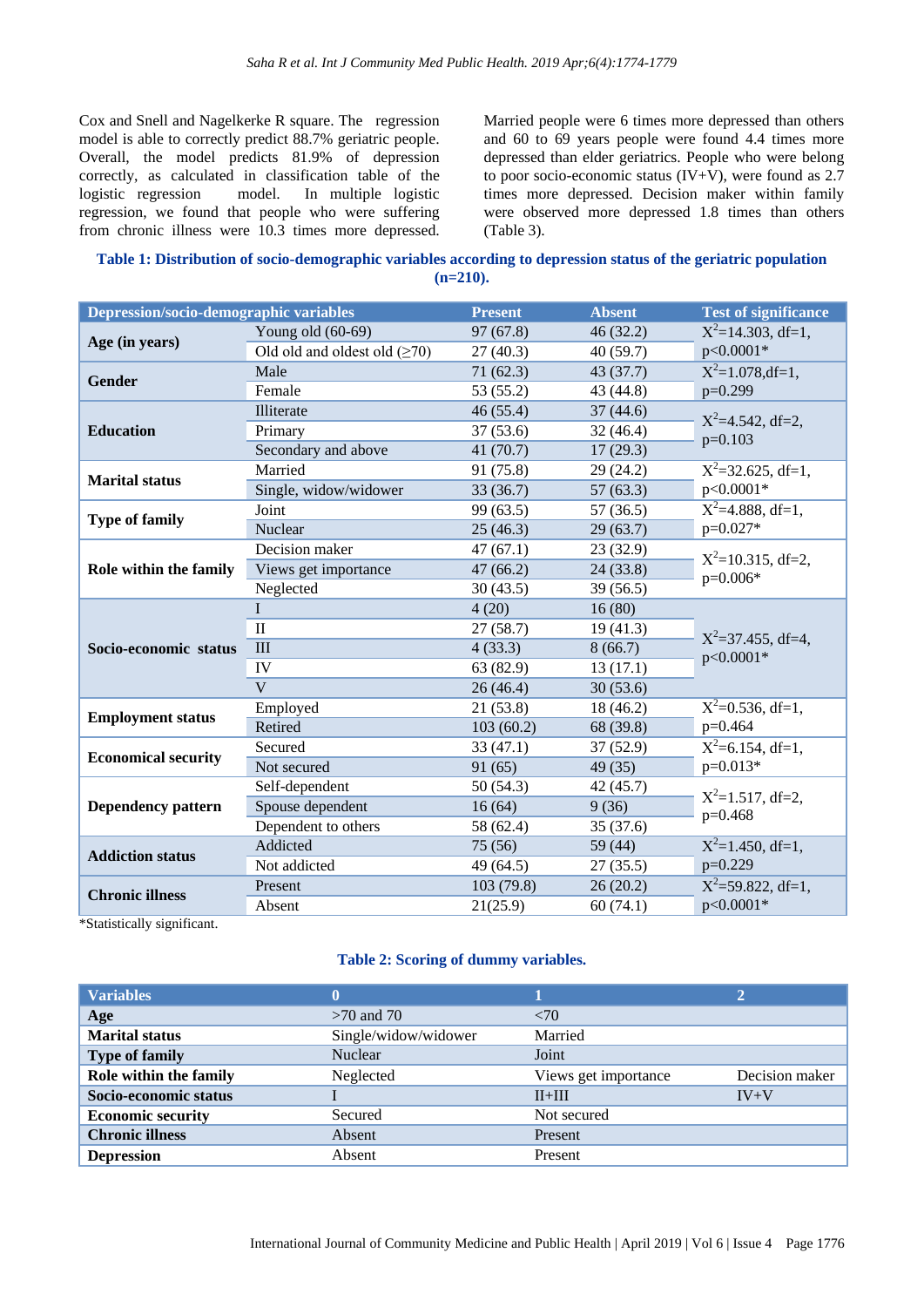|                     |                       | Variables in the equation |                            |        |        |                         |        |       |              |
|---------------------|-----------------------|---------------------------|----------------------------|--------|--------|-------------------------|--------|-------|--------------|
|                     |                       | B                         | S.E.<br>df<br>Sig.<br>Wald |        | Exp(B) | $95\%$ CI for Exp $(B)$ |        |       |              |
|                     |                       |                           |                            |        |        |                         |        | Lower | <b>Upper</b> |
| Step 1 <sup>a</sup> | Age                   | 1.477                     | 0.439                      | 11.316 |        | 0.001                   | 4.379  | 1.852 | 10.353       |
|                     | Marital status        | 1.792                     | 0.448                      | 16.023 |        | 0.000                   | 5.998  | 2.495 | 14.421       |
|                     | Role within family    | 0.582                     | 0.264                      | 4.869  |        | 0.027                   | 1.789  | 1.067 | 2.999        |
|                     | Type of family        | 0.491                     | 0.489                      | 1.008  |        | 0.315                   | 1.633  | 0.627 | 4.257        |
|                     | Socio economic status | 0.992                     | 0.353                      | 7.876  |        | 0.005                   | 2.696  | 1.349 | 5.389        |
|                     | Economic security     | 0.289                     | 0.446                      | 0.420  |        | 0.517                   | 1.335  | 0.557 | 3.201        |
|                     | Chronic illness       | 2.327                     | 0.402                      | 33.506 |        | 0.000                   | 10.250 | 4.661 | 22.539       |
|                     | Constant              | $-5.602$                  | 0.985                      | 32.363 |        | 0.000                   | 0.004  |       |              |

## **Table 3: Multivariate logistic regression analysis.**

a. Variable(s) entered on step 1: Age, marital status, role within family, type of family, socio economic status, economic status, chronic illness.

#### **DISCUSSION**

In the present study majority (68.1%) of geriatric people were belonging to young old age group (60-69 years) and this finding was mostly similar with Mullick et al study conducted in Bhubaneswar  $(68.45\%)$ .<sup>18</sup> In Dehradun city, Nautiyal et al found similar finding but proportion  $(58.75%)$  was found 10% lesser than us.

The sex ratio among geriatric population varied within India as found in our study (male: female=54.3% and 45.7%) and Padda et al study (male: female=60.6%: 39.4%); but proportion of males were found greater than females everywhere.<sup>20</sup> In our study setting, literacy rate among geriatric generation was found quiet better (60.5%) than other studies like Mullick et al (27%) and Shashi et al  $(35\%)$ .<sup>18,21</sup> According to census  $(2011)$  41.6% elderly were found as working in India where in this study it was only  $18.6\%$ .<sup>22</sup> The present study revealed 57.1% of the geriatric was living with their spouse which was at par  $(56.8\%)$  with Paul et al study finding.<sup>23</sup>

The current study revealed 59.1% people as depressed, assessed by the GDS-SF 15 scale. In other Indian studies prevalence of depression was found as follows Nautiyal et al (29.9%), Radhakrishnan et al (58.8%), Swarnalatha et al (47%) and Thilak et al (72.4%).<sup>19,24-26</sup>

Prevalence of depression among geriatrics varies too much within India. Close variations of prevalence have been observed in different country studies like Assil et al study in the Sudan (41.1%), Naglaa et al study in the Egypt (46.6%), and Mullick et al study in the India  $(54\%)$ .  $^{27,28,18}$  However, this study finding was found quite higher than the finding of Peltzer et al study conducted among South African older adults (4%) and Beekman et al study in the Netherlands  $(14.9\%)$ .<sup>29,30</sup> In a systematic review among Caucasian population it was observed that depressive symptoms varied within 7.2% to 49% older adults.<sup>31</sup> This variation might be due to the difference in study areas, socio demographic variables, their life style, difference in the depression measuring scales and difference in cut off age of geriatric population.

In bivariate analysis it was found that people who were between 60-69 years age group, married, belonging to joint family, decision makers within family, belonging to class IV socio-economic status, economically in-secured and chronically ill, were more depressed and these findings were statistically significant  $(p<0.05)$ .

Grover S et al reviewed Indian researches on geriatric depression in  $2015^{32}$  Their finding also supported that lower socio economic status, unemployment or economically insecurity significantly associated with depression. In contrary with our study they found unmarried, divorced or widowed elderly more depressed. Grover et al revealed that in Indian studies depression increased among geriatrics with increasing of age and it was also contradictory with this study finding. Depression among younger old aged people might be attributed by multiple factors such as being newly labelled as senior citizens contributing a psychological effect, adjustment problems to new life after retirement at 60 years, and not able to interact with other people, but older geriatric population above 70 years might be adopted and habituated with the geriatric lifestyle.

When logistic regression was done for the factors which were significant in bivariate analysis revealed depression was associated with chronic illness, married geriatric people, young old geriatrics, low socioeconomic status and decision makers within family.

In the present study people with chronic illness was 10.3 times more depressed. Various studies in different socioeconomic background of the world could relate depression to be more if chronic illness or co-morbidities were present.  $33,34,26$  A probable explanation is that functionally less efficiency due to chronic illness may increase the development of emotional problems and/or depression among geriatrics.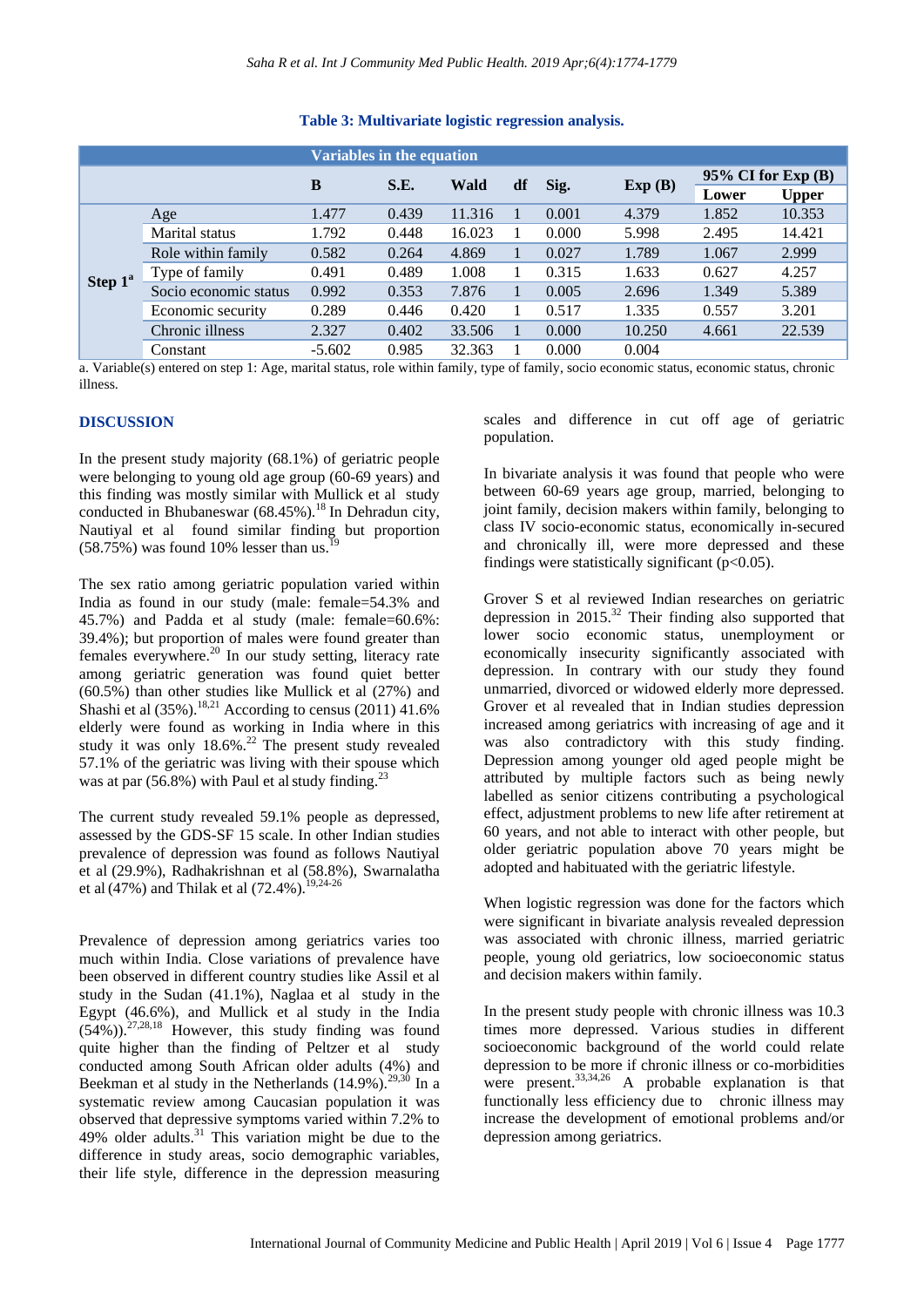The study showed a 6 time increase in depression amongst the married geriatric population. Married people might be in stressed due to health issues of their spouse and thought of security in absence of one partner, might led to depression.

The present study revealed people from low socioeconomic class were 2.7 times more depressed. Results from survey in Europe and a meta-analysis on socioeconomic inequalities in depression conducted by Lorant and colleagues revealed conclusively that low SES individuals had higher odds of being depressed. $35,36$ 

#### **CONCLUSION**

More than half of geriatric population was suffering from depressive disorder as screened by the GDS-SF 15 scale here. This study explored that chronic illness, economic insecurity due to lower socio-economic status, overthinking of marital people for their spouse's security and health and newer identity as 'senior citizen' attributed to depression among geriatrics people. This study tool is used for screening purpose not as diagnostic tool. For the diagnostic confirmation needs subject expertise. So the prevalence of depression here might be varied with real prevalence. But good sensitivity and specificity of the GDS-SF 15 scale minimized the error. Where depression is a psychological disorder, in depth interview will be the best method to reveal the underneath factors or predictors.

*Funding: No funding sources Conflict of interest: None declared Ethical approval: The study was approved by the Institutional Ethics Committee*

#### **REFERENCES**

- 1. Lopez AD, Mathers CD, Ezzati M, Jamison DT, Murray CJ. Measuring the Global Burden of Disease and Risk Factors, 1990–2001. In: Lopez AD, Mathers CD, Ezzati M, Jamison DT, Murray CJL, editors. Global Burden of Disease and Risk Factors. Washington (DC): World Bank; 2006.
- 2. Girma M, Hailu M, Wakwoya A, Yohannis Z, Ebrahim J. Geriatric Depression in Ethiopia: Prevalence and Associated Factors. J Psychiatry. 2016;20:400.
- 3. World Health Organization. Mental health and older adults, 2017. Available at: https://www.who. int/news-room/fact-sheets/detail/mental-health-ofolder-adults. Accessed on 8 January 2019.
- 4. Behera P, Sharan P, Mishra AK, Nongkynrih B, Kant S, Gupta SK. Prevalence and determinants of depression among elderly persons in a rural community from northern India. Natl Med J India. 2016;29(3):129–35.
- 5. Nancy A. CDC promotes public health approach to address depression among older adults. Centers for Disease Control and Prevention, 2012. Available at:

https://www.cdc.gov/aging/publications/briefs.htm. Accessed on 12 February 2019.

- 6. Djernes JK. Prevalence and predictors of depression in populations of elderly: a review. Acta Psychiatr Scand. 2006;113(5):372–87.
- 7. Solomons NW, Flores R, Gillepsie S. Health and nutrition: emerging and reemerging issues in developing countries. J Health and Ageing.  $2001;3:3-6.$
- 8. Ohri P, Gupta SK, Upadhyai N. A Study of Daily Living Dependency Status among Elderly in an Urban Slum area of Dehradun. IJCH. 2014;26:4.
- 9. Building a knowledge base on population ageing in India: report on the status of elderly in select states of India. New Delhi. UNFPA, 2012.
- 10. The global burden of disease: 2004 update. Geneva: WHO. World Health Organisation, 2008. Available at: http://www.who.int/healthinfo/ global\_burden\_disease/GBD\_report\_2004update\_fu ll.pdf. Accessed on 12 February 2019.
- 11. Jacob KS. Depression: A major public health problem in need of a multi-sectoral response. Indian J Med Res. 2012;136(4):537–9.
- 12. Kritiotis L. Depressive disorders and chronic comorbid disease states: A Pharmacoepidemiological Evaluation. Magister Scientiae. Nelson Mandela Metropolitan University, 2007. Available at: http://dspace.nmmu.ac.za:8080/ jspui/bitstream/10948/653/1/LIA%20KRITIOTIS.p df. Accessed on 12 February 2019.
- 13. Bankura City Census 2011 data. Available at: http://www.census2011.co.in/census/city/213 bankura.html. Accessed on 12 February 2019.
- 14. Total number of slum Pockets, Slum population percentage of Slum population, total number of CDS, NHC and NHG formed in the urban local bodies. Available at: https://www.wbdma.gov.in/ PDF/Total%20Number%20of%20Slum.pdf. Accessed on 12 February 2019.
- 15. Dasgupta A, Mukhopadhyay M, Das S, Majumdar S, Das A. Are our elderly really depressed?: A cross sectional study on depression among geriatric population in a slum of Kolkata. Int J Health Sci Res. 2014;4(6):25-30.
- 16. Jerome AY. Geriatric Depression Scale. Psychopharmacol Bulletin. 1988;24:4;709-11. Available at: http://dementiapathways.ie/\_filecache /237/cea/62-geriatric\_depression\_scale\_short.pdf. Accessed on 12 February 2019.
- 17. Friedman B, Heisel MJ, Delavan RL. Psychometric properties of the 15-item Geriatric Depression Scale in functionally impaired, cognitively intact, community-dwelling elderly primary care patients. J Am Geriatr Soc. 2005;53(9):1570-6.
- 18. Mullick TH, Samanta S, Maji B, Sarangi L. Pattern of morbidity and depression among the urban geriatric population: A community‑based survey in Bhubaneswar, Orissa, India. Int J Health Allied Sci. 2018;7:233-9.